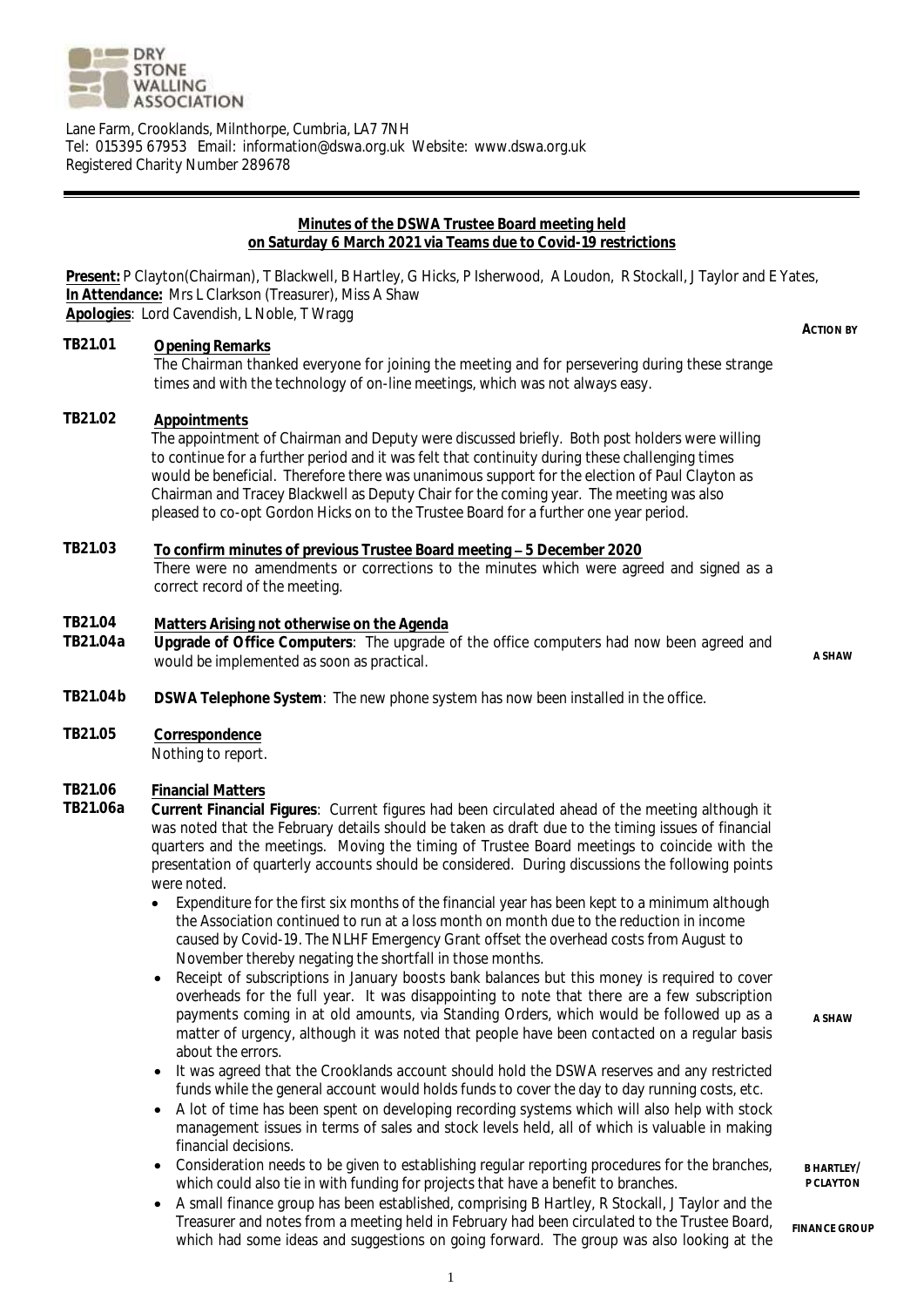marketing possibilities of stock and P Clayton, J Taylor and E Yates agreed to take this forward and report back. It was also agreed to include C and L Noble in this group as they had been asked to look at this issue previously.

- Linked to marketing opportunities was the need for DSWA to make better use of social media, including Facebook and Twitter and for regular updates to be posted on these sites.
- New funding opportunities are due to be launched from the National Lottery Heritage Fund (NLHF) and details had been circulated with a request for ideas on what DSWA might look at funding. It was agreed that the document would be resent and suggestions submitted by 12 March. E Yates was keen to work with L Clarkson on this matter, which was gratefully received.

At the request of the Trustees, the Treasurer has undertaken additional work to review current financial accounting methods and introduce new systems which will provide the Trustee Board with more in depth financial data. This has resulted in more time being spent on this role than initially envisaged and a review of the remuneration for the role may be required. Thanks were recorded to L Clarkson for all the hard work she has put in to making the figures much more accessible.

**TB21.06b Wage Increase**: It was noted that there will be an increase to the National Living Wage with effect from 1 April and following a short discussion it was unanimously agreed that the hourly rate for H Robinson would be increased to this figure from that date.

# **TB21.07 Branch Updates from Trustees**

Most branches were keen to restart walling activities and were hoping guidance would be issued as soon as practical. Many branches have kept members in touch via Zoom meetings or WhatsApp gatherings, which was encouraging. There had been a mixed response to the letters sent to local MPs regarding the new Environmental Land Management Scheme but some useful links had been established.

# **TB21.08 Covid-19**

**TB21.08a** Branch Activity, Training Courses and Test Days: Following the Government's current road map out of the pandemic a lively discussion took place on how to safely open up walling activities. From the 29th March it will be possible for small groups of up to six people to meet outdoors which could mean practice days could start from then. Moving forward it was felt that after 12th April training courses could be arranged although the rule of six would still apply. From 17<sup>th</sup> May, up to 30 people will be allowed to meet outdoors and this was considered the appropriate time for training courses at Crooklands to recommence, as accommodation and hospitality will also be reopening. Revised protocol and risk assessment documents would be produced and sent to branches as soon as practical with the dates and activities listed. It was noted that the current Government road map was for England but it was felt that branches in Scotland and Wales would be able to use the guidance produced by DSWA as and when changes for the Devolved Administrations were announced. All activity is dependent on the success of the road map and assuming the criteria for each stage is met.

> In terms of test days, guidance would be sought from Lantra and it was agreed that the Craft Skills Group would consider the matter further and report back.

**TB21.08b Furloughed Staff**: It was agreed that H Robinson should return to work from the beginning of May, providing there was no current Government advice to the contrary. As she has been furloughed for almost a year it was suggested that a "return to work" meeting should be arranged with her beforehand. Consideration also needs to be given to the amount of holiday that has accrued. It was agreed that a general discussion on staff holidays needs to be had at some stage.

#### **TB21.09 Governance Issues**

- **TB21.09a Visioning**: This was something that had arisen during the NLHF grant but it was not something that could take place remotely and it was therefore agreed not to pursue at the present time.
- **TB21.09b Skills Set for Trustee Board**: E Yates is moving forward with this piece of work and would be producing a form for Trustees to complete, detailing skills they have and asking why they want to be a Trustee, all of which would feed into future visioning planning. **E YATES**
- **TB21.09c Trustee Liability**: Work was continuing on looking into the liability that might fall to Trustees within the Association, particularly in terms of risk management. It was noted that the DSWA issues a generic risk assessment to branches for activities, which does have a section for adding additional site specific risk issues. E Yates and J Taylor would report back in due course.

**P CLAYTON/ J TAYLOR/ E YATES P CLAYTON ALL L CLARKSON/ E YATES**

**B HARTLEY**

**A SHAW**

**P CLAYTON/ B HARTLEY**

**CRAFT SKILLS GROUP**

**P CLAYTON/ A SHAW**

**P CLAYTON**

**E YATES/ J TAYLOR**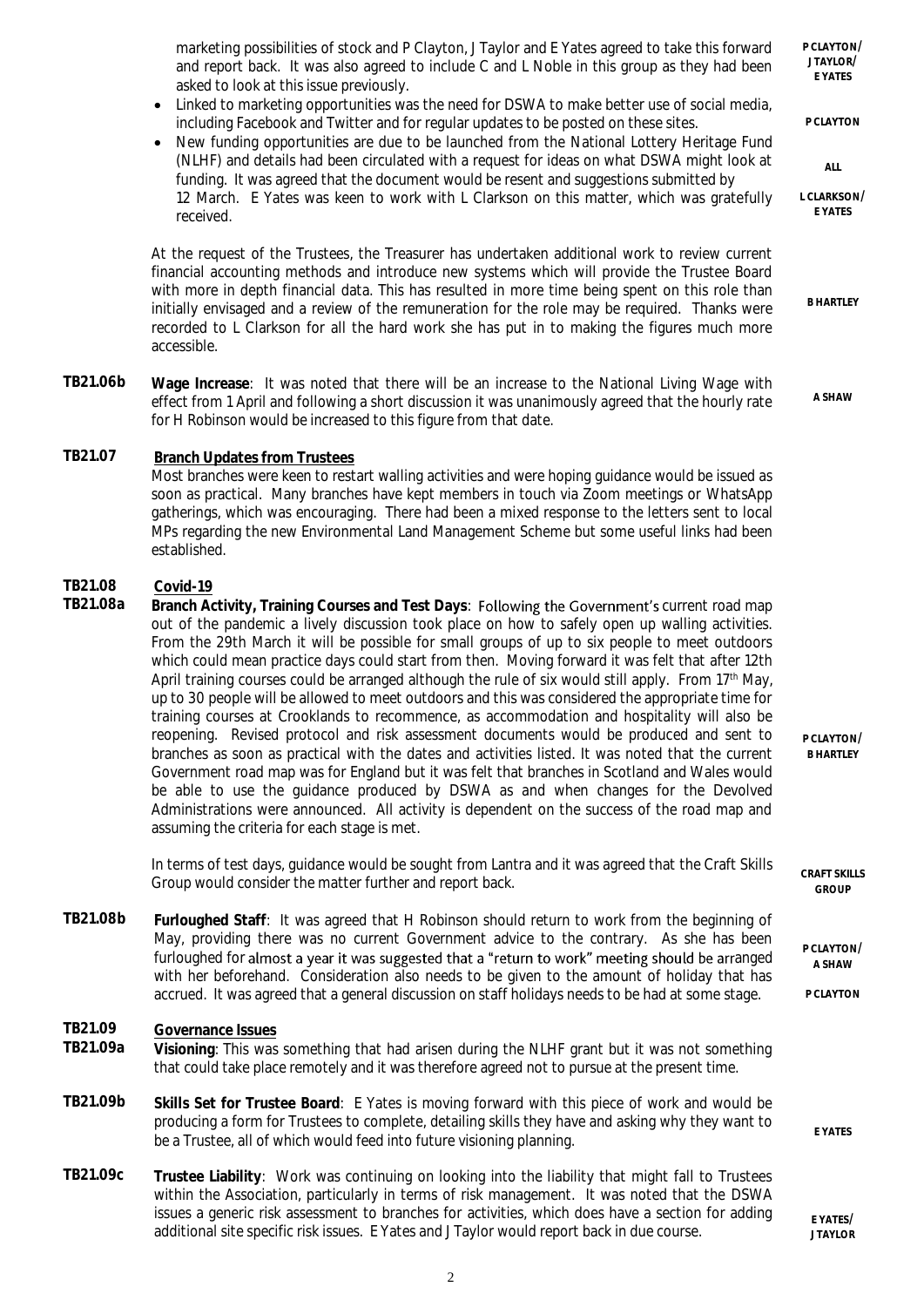| TB21.10             | DSWA 5-Year Plan/Business Plan<br>It was agree that the document would be updated ahead of the next Trustee Board meeting.                                                                                                                                                                                                                                                                                                                                                                                  | P CLAYTON/<br>R STOCKALL            |
|---------------------|-------------------------------------------------------------------------------------------------------------------------------------------------------------------------------------------------------------------------------------------------------------------------------------------------------------------------------------------------------------------------------------------------------------------------------------------------------------------------------------------------------------|-------------------------------------|
| TB21.11             | <b>DSWA Policies</b><br>Work was ongoing with regard to policies that would be useful for DSWA to have. Some generic<br>templates are available which can be adopted if necessary. B Hartley agreed to circulate those of<br>key value.                                                                                                                                                                                                                                                                     | <b>B HARTLEY</b>                    |
| TB21.12             | Membership<br>Current Membership Figures: The current membership figures are as follows: a total of 830<br>members, including 604 Open, 196 Professional, 14 Corporate and 12 Junior/student.                                                                                                                                                                                                                                                                                                               |                                     |
|                     | The drop in numbers since the last meeting is due mainly to members forgetting to renew their<br>subscription by the end of January. Membership lists had been issued to branches in order to<br>follow up on those members yet to send in subscriptions.                                                                                                                                                                                                                                                   |                                     |
| TB21.13<br>TB21.13a | Craft Skills Group<br>Training Site Developments: It was hoped that work would take place shortly on upgrading the<br>training site to eventually include all features within the certification scheme. A small work party<br>team would be established to help with the work. P Dolphin was co-ordinating the changes and<br>P Isherwood reiterated his offer of help, which was gratefully accepted.                                                                                                      | <b>B HARTLEY/</b><br>L CLARKSON     |
|                     | A training site in Fife was also being developed by branches in Scotland although progress had<br>been delayed due to the pandemic.                                                                                                                                                                                                                                                                                                                                                                         |                                     |
| TB21.13b            | Examiner Standardisation and IQA work: Very little had moved forward with this due to the<br>pandemic. The Craft Skills Group would report back in due course.                                                                                                                                                                                                                                                                                                                                              | <b>CRAFT SKILLS</b><br><b>GROUP</b> |
| TB21.14             | Training & Education Update<br>A report had been circulated prior to the meeting. There have been lots of enquiries about courses<br>although actual bookings were still quite slow. Updated information on dates, etc would be issued<br>following the Trustee Board meeting. A suggestion was made by the Chairman that course dates<br>should not necessarily be expanded to try and accommodate everyone although some process of<br>allocation might be required if there is a high demand for places. | L CLARKSON                          |
|                     | There is a need to look at the Training & Education Coordinator role, which L Clarkson is currently<br>covering in a "caretaking" capacity. It would be beneficial for DSWA to look for funding to cover a<br>more permanent solution.                                                                                                                                                                                                                                                                      |                                     |
| TB21.15<br>TB21.15a | <b>Coordinator Reports</b><br>Environmental Land Management Scheme: DSWA has been able to contribute to the<br>development of this new scheme through links with DEFRA and has also registered to be part of<br>the test and trial pilot of the scheme. It is possible that landowners will be "rewarded" for having<br>walls on their land, which is encouraging.                                                                                                                                          |                                     |
| TB21.15b            | Grants: As mentioned in item TB21.06a, new National Lottery Heritage Fund opportunities are<br>now available and DSWA should explore options for funding. Other funding sources might<br>include the Esmée Fairburn Foundation, the Ernest Cooke Trust and Awards for All, which would<br>be followed up.                                                                                                                                                                                                   | E YATES/<br>L CLARKSON              |
|                     | In response to a query, it was noted that funding is unlikely to be available to support branches<br>attending shows and events.                                                                                                                                                                                                                                                                                                                                                                            |                                     |
| TB21.15c            | International: Nothing to report                                                                                                                                                                                                                                                                                                                                                                                                                                                                            |                                     |
| TB21.15d            | Pinnacle Awards: Nothing to report.                                                                                                                                                                                                                                                                                                                                                                                                                                                                         |                                     |
| TB21.16<br>TB21.16a | <b>Any Other Business</b><br>Christmas Cards and Year Planners: It was agreed that these items were linked into earlier<br>discussions about marketing and would be followed up by that group.                                                                                                                                                                                                                                                                                                              | P CLAYTON/<br>JTAYLOR/<br>E YATES   |

**TB21.16b Game Fair 2021**: Attendance at this event, scheduled for 23-25 July at Ragley Hall had been previously agreed. Members of the Ellwood Branch had offered to attend. Costs for previous shows were requested.

**A SHAW**